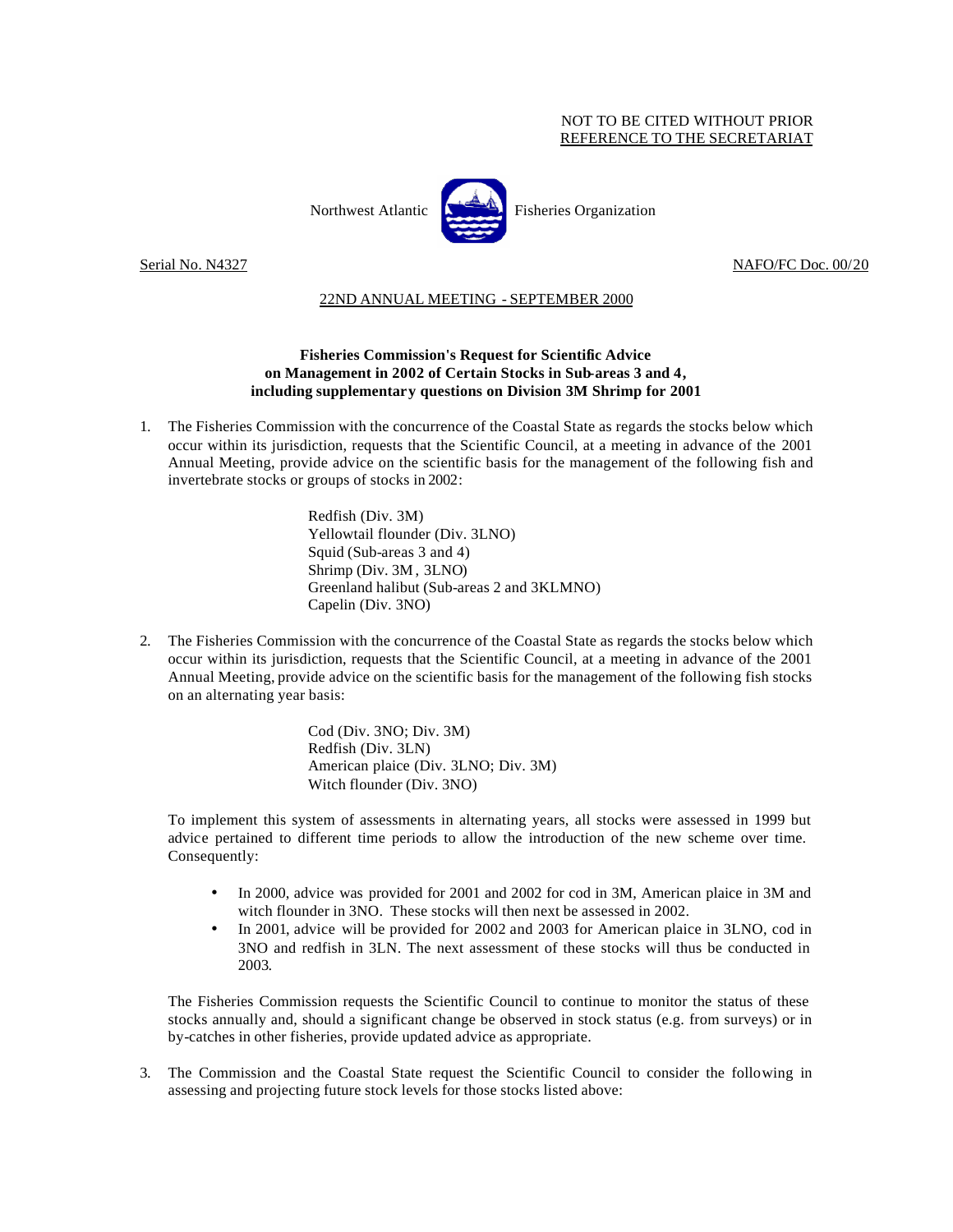- a) The preferred tool for the presentation of a synthetic view of the past dynamics of an exploited stock and its future development is a stock assessment model, whether age-based or ageaggregated.
- b) For those stocks subject to analytical-type assessments, the status of the stocks should be reviewed and management options evaluated in terms of their implications for fishable stock size in both the short and long term. As general reference points, the implications of fishing at  $F_{0.1}$  and  $F_{2000}$  in 2002 and subsequent years should be evaluated. The present stock size and spawning stock size should be described in relation to those observed historically and those expected in the longer term under this range of options.
- c) For those stocks subject to general production-type assessments, the time series of data should be updated, the status of the stock should be reviewed and management options evaluated in the way described above to the extent possible. In this case, the general reference points should be the level of fishing effort or fishing mortality (F) which is calculated to be required to take the MSY catch in the long term and two-thirds of that effort level.
- d) For those resources for which only general biological and/or catch data are available, few standard criteria exist on which to base advice. The stock status should be evaluated in the context of management requirements for long-term sustainability and the advice provided should be consistent with the precautionary approach.
- e) Spawning stock biomass levels considered necessary for maintenance of sustained recruitment should be recommended for each stock. In those cases where present spawning stock size is a matter of scientific concern in relation to the continuing reproductive potential of the stock, management options should be offered that specifically respond to such concerns.
- f) Information should be provided on stock size, spawning stock sizes, recruitment prospects, fishing mortality, catch rates and TACs implied by these management strategies for the short and the long term in the following format:
	- I. For stocks for which analytical-type assessments are possible, graphs of all of the following for the longest time -period possible:
		- historical yield and fishing mortality;
		- spawning stock biomass and recruitment levels;
		- catch options for the year 2002 and subsequent years over a range of fishing mortality rates (F) at least from  $F_{0.1}$  to  $F_{\text{max}}$ ;
		- spawning stock biomass corresponding to each catch option;
		- yield-per-recruit and spawning stock per recruit values for a range of fishing mortalities.
	- II. For stocks for which advice is based on general production models, the relevant graph of production as a function of fishing mortality rate or fishing effort. Age-aggregated assessments should also provide graphs of all of the following for the longest time-period possible:
		- exploitable biomass (both absolute and relative to  $B_{MSY}$ )
		- yield/biomass ratio as proxy for fishing mortality (both absolute and relative to  $F_{MSY}$ )
		- estimates of recruitment from surveys, if available.
	- III. Where analytical methods are not attempted, the following graphs should be presented, for one or several surveys, for the longest time-period possible:
		- time trends of survey abundance estimates, over:
			- an age or size range chosen to represent the spawning population
			- an age or size-range chosen to represent the exploited population
		- recruitment proxy or index for an age or size-range chosen to represent the recruiting population.
		- fishing mortality proxy, such as the ratio of reported commercial catches to a measure of the exploited population.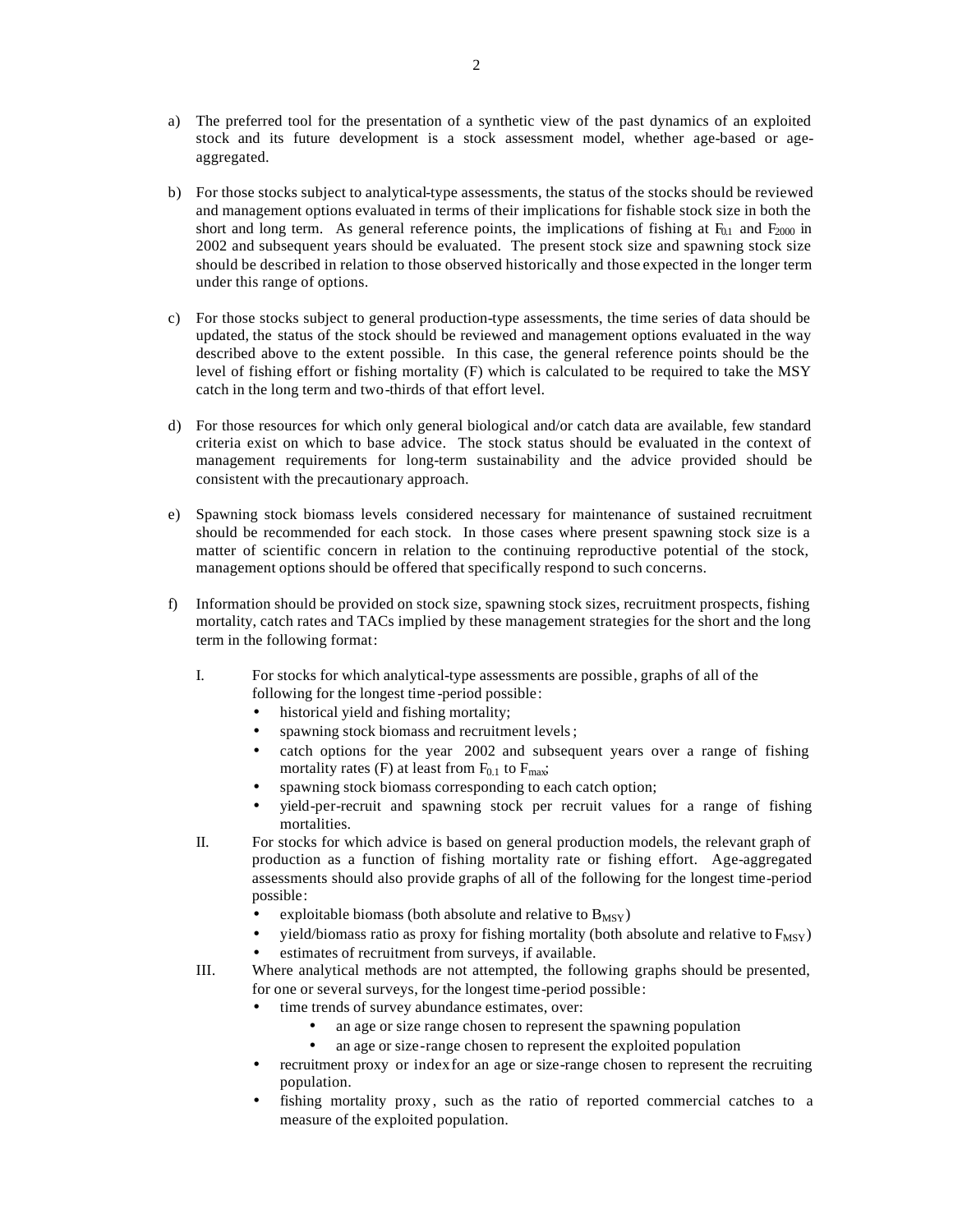For age-structured assessments, yield-per-recruit graphs and associated estimates of yield -perrecruit based reference points should be provided. In particular, the three reference points, actual F,  $F_{0.1}$  and  $F_{\text{max}}$  should be shown.

- g) For squid (Illex) in Sub-areas 3 and 4, the Scientific Council is requested to advise on the level of TAC in high abundance years and on the criteria which could be reliably used to forecast changes in productivity under an annual management regime. Scientists are encouraged to further analyze available data toward developing other possible indicators that could be used under an in-season management regime for squid, recognizing that the practical use of such indicators would require that they be available as early in the season as possible.
- h) For shrimp in 3M, the Fisheries Commission notes that information to date from the commercial fishery in 2000 is showing relatively high catch rates. In light of this apparent change in stock status, the Scientific Council is requested to review information from the 2000 fishery at its November 2000 meeting and to evaluate the impact on this resource of removals in year 2001 and 2002 corresponding to 25,000 t, 30,000 t, 35,000 t and 40,000 t respectively. Furthermore, the Scientific Council is requested at its November 2000 meeting to evaluate, on the basis of the best data available, whether the provision for a Div. 3M shrimp closure in FC Working Paper 99/16 (Rev.) would be a precautionary approach-based measure and, if so, whether proposed area and timing of the closure are appropriate.
- 4. The results described in Section 3 should include information about the reliability of the results. To this end, the following information should be included in a synoptic form:
	- Parameter uncertainty in assessments, possibly as confidence intervals
	- Robustness of assessments to alternative assumptions or data series
	- Illustration of conflicts in data series

This information may be accompanied by quality statements giving the opinion of the Scientific Council about the reliability of the various data series for particular purposes.

- 5. Noting the progress made by the Scientific Council on the development of a framework for implementation of the Precautionary Approach, the Fisheries Commission requests that the Scientific Council provide the following information for the 2001 Annual Meeting of the Fisheries Commission for stocks under its responsibility requiring advice for 2002, or 2002 and 2003:
	- a) the limit and target precautionary reference points described in Annex II of the UN Fisheries Agreement indicating areas of uncertainty (when precautionary reference points cannot be determined directly, proxies should be provided);
	- b) information including medium term considerations and associated risk or probabilities which will assist the Commission to develop the management strategies described in paragraphs 4 and 5 of Annex II in the Agreement;
	- c) information on the research and monitoring required to evaluate and refine the reference points described in paragraphs 1 and 3 of Annex II of the Agreement; these research requirements should be set out in the order of priority considered appropriate by the Scientific Council;
	- d) any other aspect of Article 6 and Annex II of the Agreement which the Scientific Council considers useful for implementation of the Agreement's provisions regarding the precautionary approach to capture fisheries;
	- e) propose criteria and harvest strategies for re-opening of fisheries and for new and developing fisheries; and
	- f) to work toward the harmonization of the terminology and application of the precautionary approach within relevant advisory bodies.
- 6. In addition, the following elements should be taken into account by the Scientific Council when considering the precautionary approach:
	- a) Many of the stocks in the NAFO Regulatory Area are well below any appreciable level of  $B_{\text{lim}}$ or  $B_{\text{buf}}$ . For these stocks, the most important task for the Scientific Council is to inform on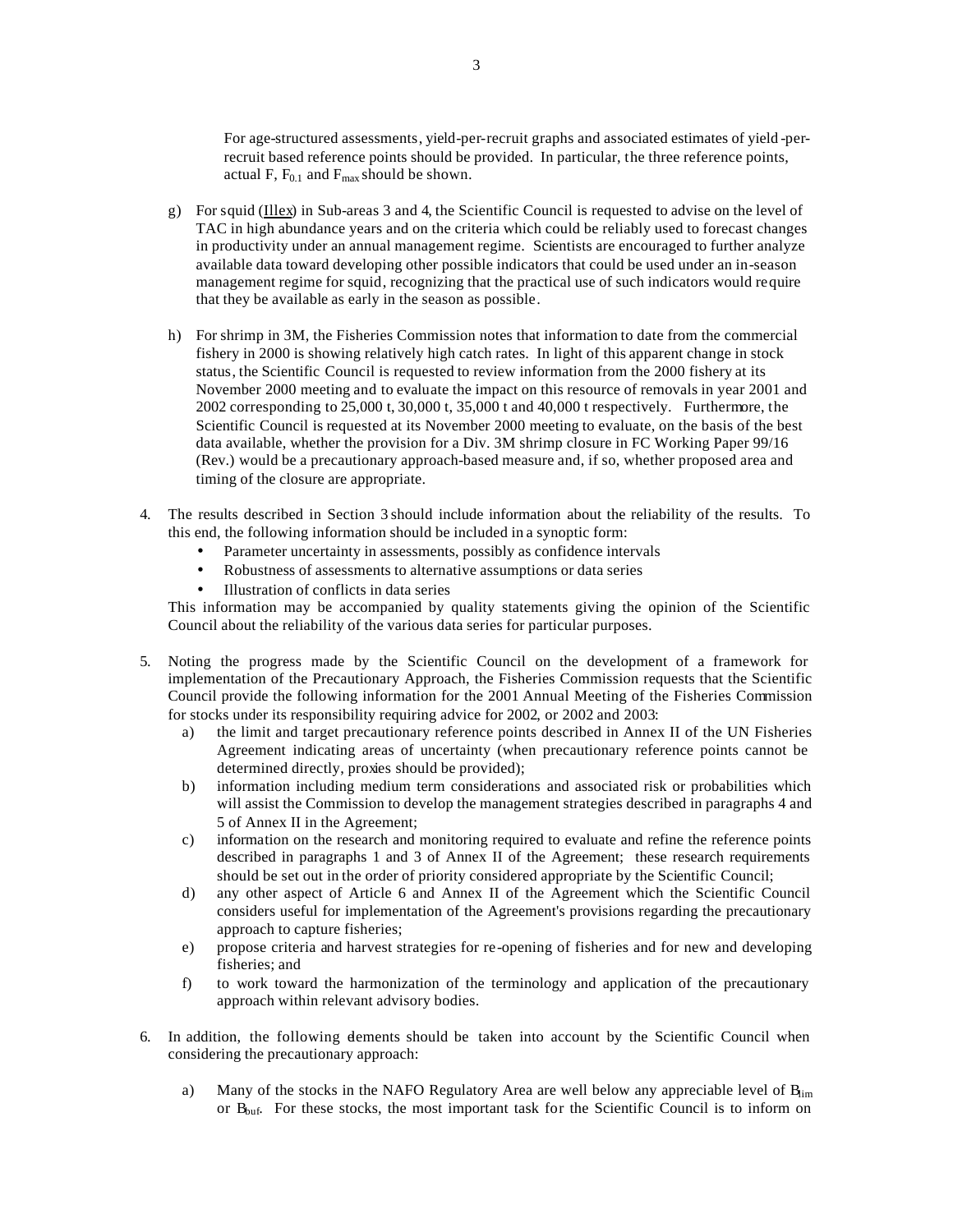how to rebuild the stocks. In this context and building on previous work of the Scientific Council in this area, the Scientific Council is requested to evaluate various scenarios corresponding to recovery plans with timeframes of 5 to 10 years, or longer as appropriate. This evaluation should provide the information necessary for the Fisheries Commission to consider the balance between risks and yield levels, including information on the consequences and risks of no action at all.

References to "risk" and to "risk analyses" should refer to estimated probabilities of stock population parameters falling outside biological reference points.

- b) Where reference points are proposed by the Scientific Council as indicators of biological risk, they should be accompanied by a description of the nature of the risk incurred if the reference point is crossed (e.g. short-term risk of recruitment overfishing, loss of long-term yield, etc.)
- c) When a buffer reference point is proposed in order to maintain a low probability that a stock, measured to be at the buffer reference point may actually be at or beyond the limit reference point, the Scientific Council should explain the assumptions made about the uncertainty with which the stock is measured, and also the level of 'low probability' that is used in the calculation.
- d) Wherever possible, short and medium term consequences should be identified for various exploitation rates (including no fishing) in terms of yield, stability in yield from year to year, and the risk or probability of moving the stock beyond  $B_{\text{lim}}$  or  $B_{\text{buf}}$ . Whenever possible, this information should be cast in terms of risk assessments relating fishing mortality rates to the risks of falling below  $B_{\text{lim}}$  and  $B_{\text{buf}}$ , as well as of being above  $F_{\text{lim}}$  and  $F_{\text{buf}}$ , the risks of stock collapse and recruitment overfishing, as well as the risks of growth overfishing and the consequences in terms of both short and long term yields.
- e) When providing risk estimates, it is very important that the **time horizon** be clearly spelled out. By way of consequence, risks should be expressed in timeframes of 5, 10 and 15 years (or more), or in terms of other appropriate year ranges depending on stock specific dynamics. Furthermore, in order to provide the Fisheries Commission with the information necessary to consider the balance between risks and yield levels, each harvesting strategy or risk scenario should include, for the selected year ranges, the risks and yields associated with various harvesting options in relation to  $B_{\text{lim}}(B_{\text{buf}})$  and  $B_{\text{target}}$ , and  $F_{\text{lim}}(F_{\text{buf}})$  and  $F_{\text{target}}$ .
- 7. The Fisheries Commission, with the concurrence of the Coastal State, requests that the Scientific Council review available information, including any Canadian assessment documentation on the stock status, and provide advice on catch levels for the 2J3KL witch flounder resource for 2002 and 2003. Any information pertaining to the relative distribution of the resource within the stock area, as well as changes in this distribution over time should also be provided.
- 8. The Scientific Council is requested to review all available information from both research vessel surveys and commercial catches on the relative biomass and geographic distribution of the following unregulated species/stocks occurring within the NAFO Regulatory Area: monkfish (*Lophius americanus*), wolffishes (*Anarhichas lupus, A. minor, A. denticulatus*), thorny skate (*Amblyraja radiata*), black dogfish (*Centroscyllium fabricii*), eelpouts (*Lycodes spp.*), longfin hake (*Urophycis chesteri*), and orange roughy (*Hoplosthethus atlanticus*).
- 9. The Scientific Council is requested to evaluate the distribution of the fishable biomass of the main commercial species of fish in relation to depth (in 100-m intervals). Separate values should be provided a) for fish above and below the length of 50% maturity and b) for fish above and below the current minimum landing size.
- 10. The Fisheries Commission also requests, with the concurrence of the Coastal State, that the Scientific Council evaluate the likely future medium-term development for Greenland halibut in 2+3KLMNO,